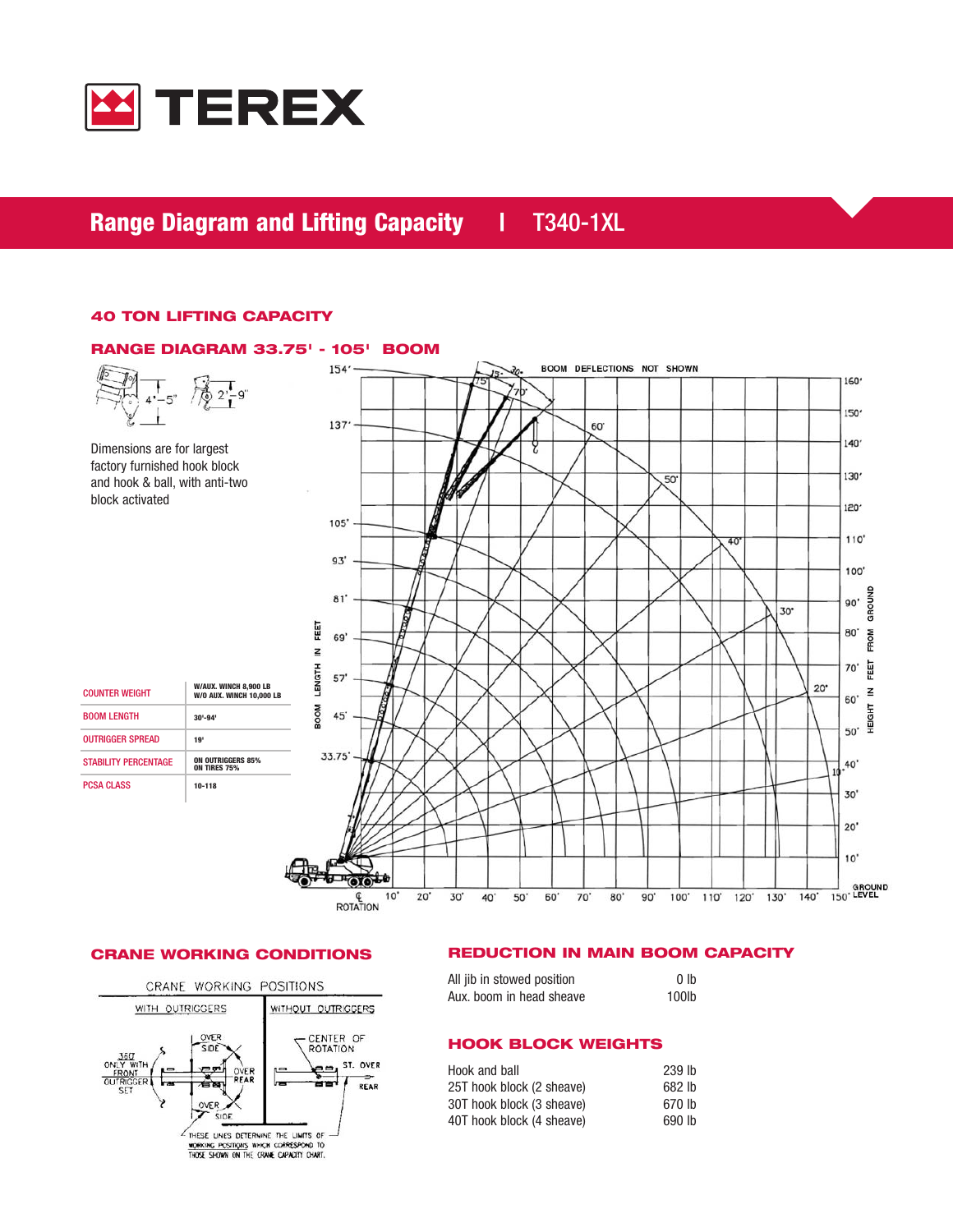

## LIFTING CAPACITIES <sup>CAUTION:</sup> Do not use this specification sheet as a load rating chart. The format of data is not consistent with the machine chart and may be subject to change

## **33.75' - 105' BOOM ON OUTRIGGERS - FULLY EXTENDED**

|               |               | BOOM LENGTH 33.75' |             |               | <b>BOOM LENGTH 45'</b> |             |               | <b>BOOM LENGTH 57'</b> |             |               |
|---------------|---------------|--------------------|-------------|---------------|------------------------|-------------|---------------|------------------------|-------------|---------------|
|               | <b>LOADED</b> |                    |             | <b>LOADED</b> |                        |             | <b>LOADED</b> |                        |             |               |
| <b>LOAD</b>   | <b>BOOM</b>   | <b>OVER</b>        |             | <b>BOOM</b>   | <b>OVER</b>            |             | <b>BOOM</b>   | <b>OVER</b>            |             | <b>LOAD</b>   |
| <b>RADIUS</b> | ANGLE         | <b>REAR</b>        | $360^\circ$ | ANGLE         | <b>REAR</b>            | $360^\circ$ | ANGLE         | <b>REAR</b>            | $360^\circ$ | <b>RADIUS</b> |
| (FT)          | (DEG)         | (LB)               | (LB)        | (DEG)         | (LB)                   | (LB)        | (DEG)         | (LB)                   | (LB)        | (FT)          |
| 9             | 67.8          | 80,000*            | 80,000*     |               |                        |             |               |                        |             | 9             |
| 10            | 66            | 64,500*            | 64,500*     | 72.3          | 46,600*                | 46,600*     |               |                        |             | 10            |
| 12            | 62.1          | 58,100*            | 58,100*     | 69.6          | 46.600*                | 46,600*     | 74            | 46.600*                | 46.600*     | 12            |
| 15            | 56.1          | 50.800*            | 50.800*     | 65.4          | 46,600*                | 46,600*     | 70.8          | 44,600*                | 44,600*     | 15            |
| 20            | 44.8          | 39,700*            | 38.500*     | 58.1          | 38,900*                | 38,900*     | 65.4          | 36,600*                | 36,600*     | 20            |
| 25            | 30.2          | 30,000*            | 28,700*     | 50.1          | 31,000*                | 29,700*     | 59.7          | 31,100*                | 30,300*     | 25            |
| 30            |               |                    |             | 40.9          | 24,600*                | 22,600      | 53.6          | 25,200*                | 23,200      | 30            |
| 35            |               |                    |             | 29.5          | 19,400                 | 16,900      | 46.9          | 20,000                 | 17,400      | 35            |
| 40            |               |                    |             | 8.4           | 15,200                 | 12,800      | 39.4          | 15,900                 | 13,500      | 40            |
| 45            |               |                    |             |               |                        |             | 30.4          | 12,900                 | 10,800      | 45            |
| 50            |               |                    |             |               |                        |             | 17.5          | 10,600                 | 8,600       | 50            |
| 55            |               |                    |             |               |                        |             |               |                        |             | 55            |
| 60            |               |                    |             |               |                        |             |               |                        |             | 60            |
| 65            |               |                    |             |               |                        |             |               |                        |             | 65            |
| 70            |               |                    |             |               |                        |             |               |                        |             | 70            |
| 75            |               |                    |             |               |                        |             |               |                        |             | 75            |
| 80            |               |                    |             |               |                        |             |               |                        |             | 80            |
| 85            |               |                    |             |               |                        |             |               |                        |             | 85            |
| 90            |               |                    |             |               |                        |             |               |                        |             | 90            |

#### **USE THESE CHARTS ONLY WHEN ALL OUTRIGGERS ARE FULLY EXTENDED**



## **ON OUTRIGGERS - FULLY EXTENDED**

|               |               | <b>BOOM LENGTH 69'</b> |             |               | <b>BOOM LENGTH 81</b> |             |               | <b>BOOM LENGTH 93'</b> |             |                   | <b>BOOM LENGTH 105'</b> |             |                  |
|---------------|---------------|------------------------|-------------|---------------|-----------------------|-------------|---------------|------------------------|-------------|-------------------|-------------------------|-------------|------------------|
|               | <b>LOADED</b> |                        |             | <b>LOADED</b> |                       |             | <b>LOADED</b> |                        |             | <b>LOADED</b>     |                         |             |                  |
| LOAD          | <b>BOOM</b>   | <b>OVER</b>            |             | <b>BOOM</b>   | <b>OVER</b>           |             | <b>BOOM</b>   | <b>OVER</b>            |             | B <sub>0</sub> 0M | <b>OVER</b>             |             | LOAD             |
| <b>RADIUS</b> | ANGLE         | <b>REAR</b>            | $360^\circ$ | ANGLE         | <b>REAR</b>           | $360^\circ$ | ANGLE         | <b>REAR</b>            | $360^\circ$ | ANGLE             | <b>REAR</b>             | $360^\circ$ | <b>RADIUS</b>    |
| (FT)          | (DEG)         | (LB)                   | (LB)        | (DEG)         | (LB)                  | (LB)        | (DEG)         | (LB)                   | (LB)        | (DEG)             | (LB)                    | (LB)        | (FT)             |
| 9             |               |                        |             |               |                       |             |               |                        |             |                   |                         |             | $\boldsymbol{9}$ |
| 10            |               |                        |             |               |                       |             |               |                        |             |                   |                         |             | 10               |
| 12            |               |                        |             |               |                       |             |               |                        |             |                   |                         |             | 12               |
| 15            | 74.3          | 41.700*                | 41.700*     |               |                       |             |               |                        |             |                   |                         |             | 15               |
| 20            | 69.9          | 34,900*                | 34,900*     | 73            | 30,700*               | 30,700*     |               |                        |             |                   |                         |             | 20               |
| 25            | 65.4          | 29,500*                | 29,500*     | 69.2          | 26,100*               | 26,100*     | 72            | 23,500*                | 23,500*     |                   |                         |             | 25               |
| 30            | 60.7          | 25.500*                | 23,500      | 65.4          | 22.600*               | 22,600*     | 68.7          | 20.400*                | 20.400*     | 71.3              | 18.700*                 | 18.700*     | 30               |
| 35            | 55.8          | 20,300                 | 17.700      | 61.4          | 19.700*               | 17,900      | 65.4          | 17.800*                | 17.800*     | 68.4              | 16.300*                 | 16.300*     | 35               |
| 40            | 50.5          | 16,200                 | 13,800      | 57.3          | 16.400                | 14.000      | 61.9          | 15.700*                | 14,200      | 65.4              | 14.500*                 | 14,300      | 40               |
| 45            | 44.8          | 13,300                 | 11,100      | 52.9          | 13.500                | 11,300      | 58.3          | 13,600                 | 11,400      | 62.3              | 13.000*                 | 11.500      | 45               |
| 50            | 38.4          | 11.000                 | 9.000       | 48.3          | 11.200                | 9.200       | 54.6          | 11.400                 | 9.300       | 59.2              | 11.500                  | 9.400       | 50               |
| 55            | 31            | 9,200                  | 7,400       | 43.3          | 9,500                 | 7,600       | 50.7          | 9,600                  | 7,700       | 55.9              | 9,700                   | 7,800       | 55               |
| 60            | 21.3          | 7.700                  | 6,000       | 37.7          | 8,000                 | 6,300       | 46.6          | 8,200                  | 6,400       | 52.5              | 8,300                   | 6,500       | 60               |
| 65            |               |                        |             | 31.4          | 6.800                 | 5.200       | 72.1          | 7.000                  | 5.300       | 49                | 7.100                   | 5.400       | 65               |
| 70            |               |                        |             | 23.5          | 5,800                 | 4,300       | 37.2          | 6,000                  | 4,400       | 45.2              | 6.100                   | 4,500       | 70               |
| 75            |               |                        |             | 11.1          | 4,900                 | 3,500       | 31.7          | 5,100                  | 3,700       | 41.2              | 5,200                   | 3,800       | 75               |
| 80            |               |                        |             |               |                       |             | 25.1          | 4.300                  | 3.000       | 36.8              | 4.500                   | 3.100       | 80               |
| 85            |               |                        |             |               |                       |             | 16            | 3,700                  | 2,400       | 31.9              | 3,800                   | 2,600       | 85               |
| 90            |               |                        |             |               |                       |             |               |                        |             | 26.2              | 3,300                   | 2,100       | 90               |
| 95            |               |                        |             |               |                       |             |               |                        |             | 18.9              | 2.800                   | 1.600       | 95               |
| 100           |               |                        |             |               |                       |             |               |                        |             | 5.2               | 2,300                   | 1,200       | 100              |

## **\*\*MAXIMUM CAPACITY AT 0 DEGREE BOOM ANGLE**

|                      | BOOM LENGTH 33.75' |                       |                       | <b>BOOM LENGTH 45'</b> |            |                   | <b>BOOM LENGTH 57'</b> |      |                      | <b>BOOM LENGTH 69'</b> |                       |                       | <b>BOOM LENGTH 81'</b> |       |               | <b>BOOM LENGTH 93'</b> |                     |                       | <b>BOOM LENGTH 105'</b> |                          |
|----------------------|--------------------|-----------------------|-----------------------|------------------------|------------|-------------------|------------------------|------|----------------------|------------------------|-----------------------|-----------------------|------------------------|-------|---------------|------------------------|---------------------|-----------------------|-------------------------|--------------------------|
| LOAD                 | <b>OVER</b>        |                       | LOAD                  | <b>OVER</b>            |            | L <sub>0</sub> AD | <b>OVER</b>            |      | L <sub>0</sub> AD    | <b>OVER</b>            |                       | $0A\Gamma$            | <b>OVER</b>            |       | LOAD          | <b>OVER</b>            |                     | LOAD                  | <b>OVER</b>             |                          |
| <b>RADIUS</b><br>(FT | <b>REAF</b><br>LВ  | $360^{\circ}$<br>(LB) | <b>RADIUS</b><br>(FT) | <b>REAR</b><br>(LB)    | 360<br>(LB | <b>RADIU:</b>     | <b>REAP</b><br>(LB)    | 360  | <b>RADIUS</b><br>(FT | <b>REAR</b><br>(LB)    | $360^{\circ}$<br>(LB) | <b>RADIUS</b><br>(FT) | <b>REAR</b>            | 360   | RADIUS<br>(FT | <b>REAR</b><br>(LB)    | $360^\circ$<br>(LB) | <b>RADIUS</b><br>(FT) | <b>REAR</b>             | 360 <sup>°</sup><br>(LB) |
| 29.7                 | 24.400             | 22.600                | 40.3                  | 14.900                 | 2.500      | 52.3              | 9.600                  | .700 | 64.3                 | 6.600                  | 4.900                 | 76.3                  | 4.600                  | 3.200 | 88.3          | 3.200                  | 2.000               | 100.3                 | 2.200                   | 1.100                    |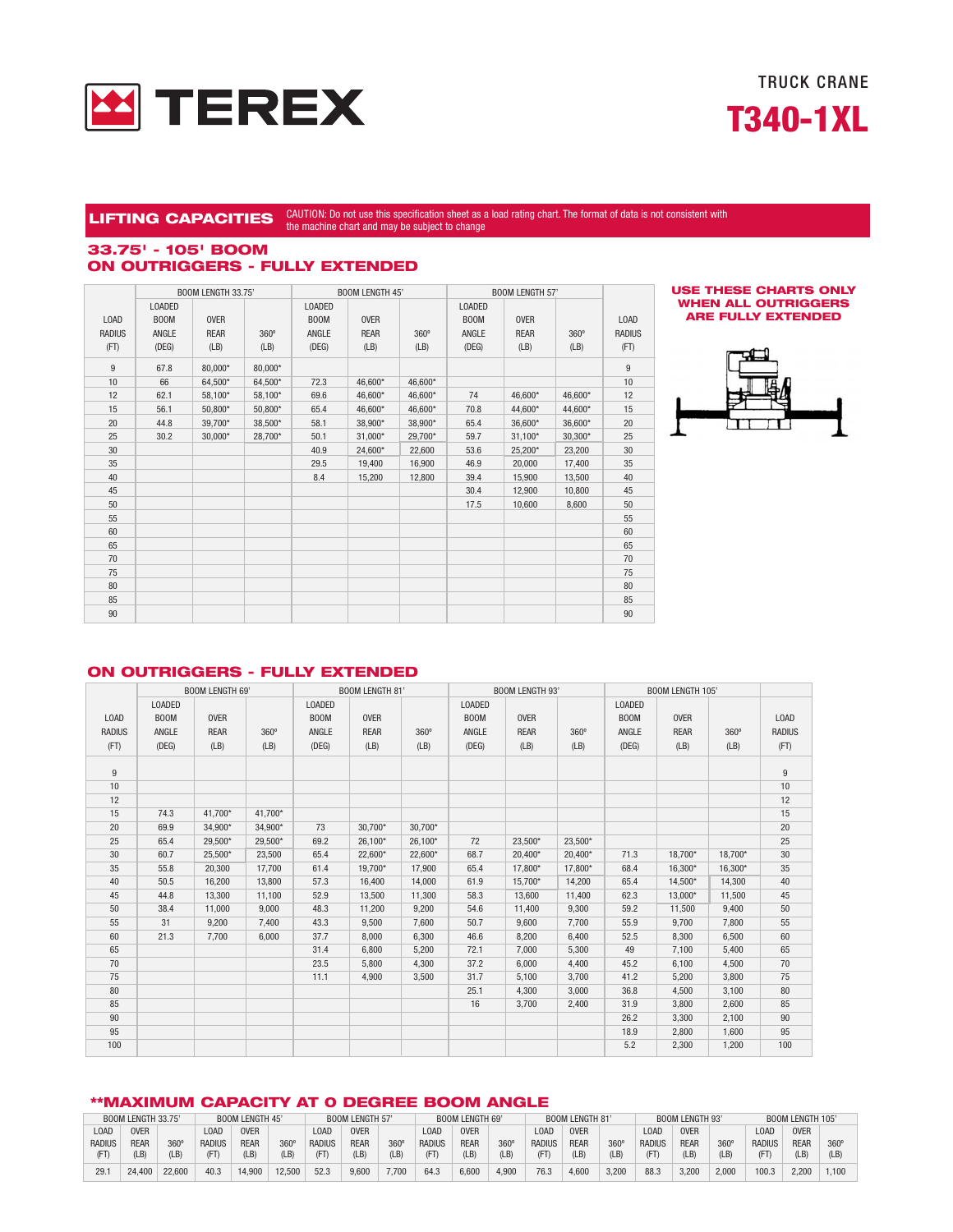

## LIFTING CAPACITIES <sup>CAUTION:</sup> Do not use this specification sheet as a load rating chart. The format of data is not consistent with the machine chart and may be subject to change

## **33.75' - 105' BOOM ON OUTRIGGERS - MID POSITION**

|               |             | BOOM LENGTH 33.75' | <b>BOOM LENGTH 45'</b> |             |               | <b>BOOM LENGTH 57'</b> |             | <b>BOOM LENGTH 69'</b> | <b>BOOM LENGTH 81'</b> |             | <b>BOOM LENGTH 93'</b> |        | <b>BOOM LENGTH 105'</b> |             |               |
|---------------|-------------|--------------------|------------------------|-------------|---------------|------------------------|-------------|------------------------|------------------------|-------------|------------------------|--------|-------------------------|-------------|---------------|
|               | LOADED      |                    | <b>LOADED</b>          |             | <b>LOADED</b> |                        | LOADED      |                        | <b>LOADED</b>          |             | <b>LOADED</b>          |        | <b>LOADED</b>           |             |               |
| <b>LOAD</b>   | <b>BOOM</b> |                    | <b>BOOM</b>            |             | <b>BOOM</b>   |                        | <b>BOOM</b> |                        | B00M                   |             | <b>BOOM</b>            |        | <b>BOOM</b>             |             | LOAD          |
| <b>RADIUS</b> | ANGLE       | $360^\circ$        | ANGLE                  | $360^\circ$ | ANGLE         | $360^\circ$            | ANGLE       | $360^\circ$            | ANGLE                  | $360^\circ$ | ANGLE                  | 360°   | ANGLE                   | $360^\circ$ | <b>RADIUS</b> |
| (FT)          | (DEG)       | (LB)               | (DEG)                  | (DEG)       | (LB)          | (DEG)                  | (LB)        | (DEG)                  | (LB)                   | (DEG)       | (LB)                   | (DEG)  | (LB)                    | (DEG)       | (FT)          |
| 10            | 66.0        | 64,500*            | 72.3                   | 46,600*     |               |                        |             |                        |                        |             |                        |        |                         |             | 10            |
| 12            | 62.1        | 58.100*            | 69.6                   | 46.600*     | 74.04         | $6.600*$               |             |                        |                        |             |                        |        |                         |             | 12            |
| 15            | 56.1        | 39,200             | 65.4                   | 40,200      | 70.8          | 40,800                 | 74.3        | 41,200                 |                        |             |                        |        |                         |             | 15            |
| 20            | 44.8        | 21,800             | 58.1                   | 22,700      | 65.4          | 23,200                 | 69.9        | 23,500                 | 73.0                   | 23,800      |                        |        |                         |             | 20            |
| 25            | 30.2        | 13.800             | 50.1                   | 14,800      | 59.7          | 15,300                 | 65.4        | 15,600                 | 69.2                   | 15,800      | 72.0                   | 15,900 |                         |             | 25            |
| 30            |             |                    | 40.9                   | 10,300      | 60.7          | 10,800                 | 60.7        | 11,100                 | 65.4                   | 11,300      | 68.7                   | 11,400 |                         |             | 30            |
| 35            |             |                    | 29.5                   | 7,200       | 46.9          | 7,900                  | 55.8        | 8,100                  | 61.4                   | 8,300       | 65.4                   | 8,500  | 71.3                    | 11,500      | 35            |
| 40            |             |                    | 8.4                    | 5,000       | 39.4          | 5,800                  | 50.5        | 6,100                  | 57.3                   | 6,300       | 61.9                   | 6,400  | 65.4                    | 6,500       | 40            |
| 45            |             |                    |                        |             | 30.4          | 4,200                  | 44.8        | 4,600                  | 52.9                   | 4,800       | 38.3                   | 4,900  | 62.3                    | 5,000       | 45            |
| 50            |             |                    |                        |             | 17.5          | 3.000                  | 38.4        | 3.400                  | 48.3                   | 3,600       | 50.7                   | 3.700  | 59.2                    | 3,800       | 90            |
| 55            |             |                    |                        |             |               |                        | 31          | 2.400                  | 43.3                   | 2.700       | 50.7                   | 2,800  | 55.9                    | 2,900       | 55            |
| 60            |             |                    |                        |             |               |                        | 21.3        | 1.600                  | 37.7                   | 1.900       | 46.6                   | 2.100  | 52.5                    | 2,200       | 60            |
| 65            |             |                    |                        |             |               |                        |             |                        | 31.4                   | 1,200       | 42.1                   | 1,400  | 49                      | 1,500       | 65            |

## **\*\*MAXIMUM CAPACITY AT 0 DEGREE BOOM ANGLE**

| <b>BOOM LENGTH 33.75'</b> |             | BOOM LENGTH 45' |             | BOOM LENGTH 57' |             | BOOM LENGTH 69' |             | BOOM LENGTH 81' |      | BOOM LENGTH 93' |             | BOOM LENGTH 105' |             |
|---------------------------|-------------|-----------------|-------------|-----------------|-------------|-----------------|-------------|-----------------|------|-----------------|-------------|------------------|-------------|
| <b>LOADED</b>             |             | LOADED          |             | <b>LOADED</b>   |             | <b>LOADED</b>   |             | LOADED          |      | <b>LOADED</b>   |             | <b>LOADED</b>    |             |
| <b>BOOM</b>               |             | <b>BOOM</b>     |             | <b>BOOM</b>     |             | <b>BOOM</b>     |             | <b>BOOM</b>     |      | <b>BOOM</b>     |             | <b>BOOM</b>      |             |
| ANGLE                     | $360^\circ$ | <b>ANGLE</b>    | $360^\circ$ | ANGLE           | $360^\circ$ | ANGLE           | $360^\circ$ | ANGLE           | 360° | ANGLE           | $360^\circ$ | ANGLE            | $360^\circ$ |
| (DEG)                     | (LB)        | (DEG)           | (DEG)       | (LB)            | (DEG)       | (LB)            | (DEG)       | (LB)            | DEG) | (LB)            | (DEG)       | (LB)             | (DEG)       |
| 29.1                      | 9.600       | 40.3            | 4.900       | 52.3            | 2.400       | 64.3            | .000.       |                 |      |                 |             |                  |             |

#### **USE THESE CHARTS ONLY WHEN ALL OUTRIGGERS ARE PINNED IN MID POSITION**



## **ON OUTRIGGERS - RETRACTED**

|               |             | BOOM LENGTH 33.75' | <b>BOOM LENGTH 45'</b> |             |             | <b>BOOM LENGTH 57'</b> |             | <b>BOOM LENGTH 69'</b> | <b>BOOM LENGTH 81'</b> |             |             | <b>BOOM LENGTH 93'</b> | <b>BOOM LENGTH 105'</b> |             |               |
|---------------|-------------|--------------------|------------------------|-------------|-------------|------------------------|-------------|------------------------|------------------------|-------------|-------------|------------------------|-------------------------|-------------|---------------|
|               | LOADED      |                    | LOADED                 |             | LOADED      |                        | LOADED      |                        | <b>LOADED</b>          |             | LOADED      |                        | LOADED                  |             |               |
| LOAD          | <b>BOOM</b> |                    | <b>BOOM</b>            |             | <b>BOOM</b> |                        | <b>BOOM</b> |                        | <b>BOOM</b>            |             | <b>BOOM</b> |                        | BOOM                    |             | LOAD          |
| <b>RADIUS</b> | ANGLE       | $360^\circ$        | ANGLE                  | $360^\circ$ | ANGLE       | $360^\circ$            | ANGLE       | 360°                   | ANGLE                  | $360^\circ$ | ANGLE       | $360^\circ$            | ANGLE                   | $360^\circ$ | <b>RADIUS</b> |
| (FT)          | (DEG)       | (LB)               | (DEG)                  | (DEG)       | (LB)        | (DEG)                  | (LB)        | (DEG)                  | (LB)                   | (DEG)       | (LB)        | (DEG)                  | (LB)                    | (DEG)       | (FT)          |
|               |             |                    |                        |             |             |                        |             |                        |                        |             |             |                        |                         |             |               |
| 10            | 66.0        | 36,500             | 72.3                   | 37.400      |             |                        |             |                        |                        |             |             |                        |                         |             | 10            |
| 12            | 62.1        | 26,100             | 69.6                   | 26,900      | 74.0        | 27,400                 |             |                        |                        |             |             |                        |                         |             | 12            |
| 15            | 56.1        | 17,300             | 65.4                   | 18.200      | 70.8        | 18,600                 | 74.3        | 18,900                 |                        |             |             |                        |                         |             | 15            |
| 20            | 44.8        | 9.700              | 58.1                   | 10.700      | 65.4        | 11.100                 | 69.9        | 11.400                 | 73.0                   | 11.500      |             |                        |                         |             | 20            |
| 25            | 30.2        | 5,600              | 50.1                   | 6.600       | 59.7        | 7,100                  | 65.4        | 7.400                  | 69.2                   | 7,500       | 72.0        | 7.700                  |                         |             | 25            |
| 30            |             |                    | 40.9                   | 4.000       | 53.6        | 4,600                  | 60.7        | 4.900                  | 65.4                   | 5.000       | 68.7        | 5.200                  | 71.3                    | 5,300       | 30            |
| 35            |             |                    | 29.5                   | 2.200       | 46.9        | 2,800                  | 55.8        | 3.100                  | 61.4                   | 3,300       | 65.4        | 3.500                  | 68.4                    | 3,600       | 35            |
| 40            |             |                    | 8.4                    | 800         | 39.4        | 1.500                  | 50.5        | 1.900                  | 57.3                   | 2.100       | 61.9        | 2.200                  | 65.4                    | 2,300       | 40            |
| 45            |             |                    |                        |             |             |                        |             |                        | 52.9                   | 1,100       | 58.3        | 1,300                  | 62.3                    | 1,400       | 45            |

## **\*\*MAXIMUM CAPACITY AT 0 DEGREE BOOM ANGLE**

| BOOM LENGTH 105' |
|------------------|
|                  |
|                  |
| $360^\circ$      |
| (DEG)            |
|                  |
| LOADED<br>ANGLE  |

#### **USE THESE CHARTS ONLY WHEN ALL OUTRIGGERS ARE PINNED IN MID POSITION**

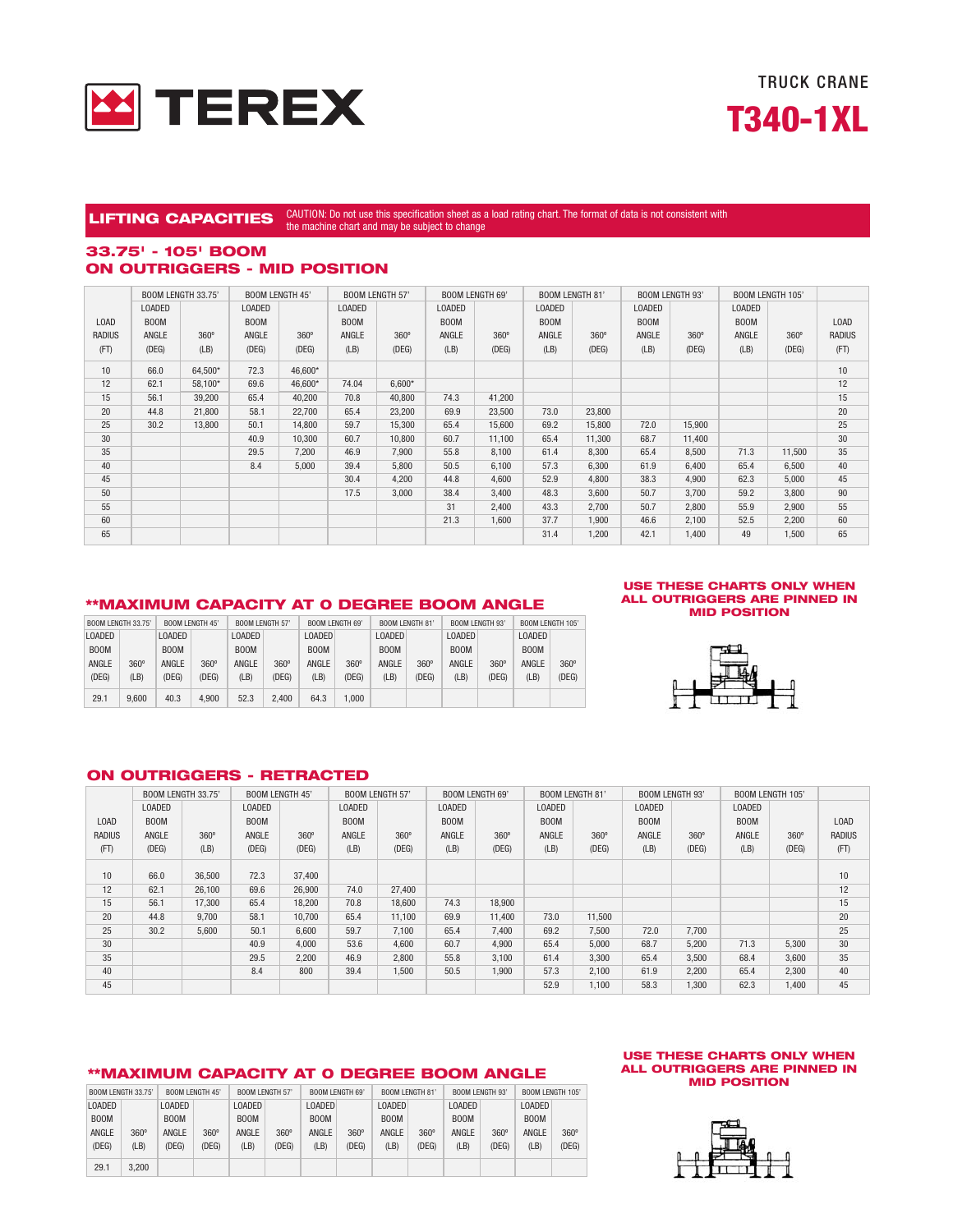

## **LIFTING CAPACITIES** CAUTION: Do not use this specification sheet as a load rating chart. The format of data is not consistent with the machine chart and may be subject to change

## **33.75' - 105' BOOM SIDE STOW JIB ON FULLY EXTENDED OUTRIGGERS**

|               | 32' OFFSETTABLE JIB |             |             |               |             |             |               |             |             |                               |             |             | 49' OFFSETTABLE JIB |             |             |               |             |             |               |
|---------------|---------------------|-------------|-------------|---------------|-------------|-------------|---------------|-------------|-------------|-------------------------------|-------------|-------------|---------------------|-------------|-------------|---------------|-------------|-------------|---------------|
|               |                     | 0° OFFSET   |             |               | 15° OFFSET  |             |               | 30° OFFSET  |             |                               | 0° OFFSET   |             |                     | 15° OFFSET  |             |               | 30° OFFSET  |             |               |
| <b>LOADED</b> | LOAD                |             |             | <b>LOAD</b>   |             |             | <b>LOAD</b>   |             |             | L <sub>0</sub> A <sub>D</sub> |             |             | LOAD                |             |             | <b>LOAD</b>   |             |             | <b>LOADED</b> |
| <b>BOOM</b>   | <b>RADIUS</b>       | <b>REAR</b> |             | <b>RADIUS</b> | <b>REAR</b> |             | <b>RADIUS</b> | <b>REAR</b> |             | <b>RADIUS</b>                 | <b>REAR</b> |             | <b>RADIUS</b>       | <b>REAR</b> |             | <b>RADIUS</b> | <b>REAR</b> |             | <b>BOOM</b>   |
| ANGLE         | (REF)               | ONLY        | $360^\circ$ | (REF)         | <b>ONLY</b> | $360^\circ$ | (REF)         | <b>ONLY</b> | $360^\circ$ | (REF)                         | ONLY        | $360^\circ$ | (REF)               | <b>ONLY</b> | $360^\circ$ | (REF)         | ONLY        | $360^\circ$ | ANGLE         |
| (DEG)         | (FT)                | (LB)        | (LB)        | (FT)          | (LB)        | (LB)        | (FT)          | (LB)        | (LB)        | (FT)                          | (LB)        | (LB)        | (FT)                | (LB)        | (LB)        | (FT)          | (LB)        | (LB)        | (DEG)         |
|               |                     |             |             |               |             |             |               |             |             |                               |             |             |                     |             |             |               |             |             |               |
| 75            | 43                  | $9.300*$    | $9.300*$    | 51            | $8,500*$    | $8.500*$    | 57            | $6.600*$    | $6.600*$    | 47                            | $5.100*$    | $5.100*$    | 57                  | $3.400*$    | $3.400*$    | 66            | $2.700*$    | $2.700*$    | 75            |
| 73            | 47                  | $8.900*$    | $8.900*$    | 55            | $8.200*$    | $8.200*$    | 61            | $6.400*$    | $6.400*$    | 52                            | 4.800*      | 4.800*      | 63                  | 3.300*      | $3.300*$    | 71            | $2.700*$    | $2.700*$    | 73            |
| 71            | 51                  | $8.500*$    | $8.500*$    | 59            | $7.800*$    | $7.800*$    | 65            | $6.300*$    | $6.300*$    | 58                            | 4.500*      | 4.500*      | 69                  | $3,200*$    | $3.200*$    | 76            | $2.600*$    | $2.600*$    | 71            |
| 68            | 56                  | $7.900*$    | 7.700       | 64            | $7.400*$    | 6.400       | 70            | $6.000*$    | $6.000*$    | 65                            | $4.100*$    | $4.100*$    | 76                  | $3.000*$    | $3.000*$    | 82            | $2.500*$    | $2.500*$    | 68            |
| 65            | 62                  | $7.300*$    | 6.200       | 69            | 6.800       | 5.300       | 75            | $5.900*$    | 5.100       | 72                            | $3.800*$    | $3.800*$    | 83                  | $2.900*$    | $2.900*$    | 89            | $2.500*$    | $2.500*$    | 65            |
| 62            | 68                  | 6.400       | 5.100       | 75            | 5.700       | 4.500       | 80            | 5.600       | 4.300       | 79                            | $3.600*$    | $3.600*$    | 89                  | $2,800*$    | $2.800*$    | 95            | $2.400*$    | $2,400*$    | 62            |
| 59            | 74                  | 5.300       | 4.200       | 81            | 4.900       | 3.900       | 85            | 4.900       | 3.500       | 86                            | $3.400*$    | $3.400*$    | 95                  | $2.700*$    | $2.700*$    | 101           | $2.400*$    | $2.400*$    | 59            |
| 55            | 80                  | 4.400       | 3.200       | 87            | 4.200       | 3.000       | 91            | 4.100       | 2.900       | 93                            | $3.100*$    | 2.700       | 102                 | $2,600*$    | 2.500       | 107           | $2.300*$    | $2.300*$    | 55            |
| 51            | 87                  | 3.700       | 2.500       | 93            | 3.500       | 2.300       | 97            | 3.500       | 2.300       | 101                           | $2.900*$    | 2.100       | 108                 | $2,500*$    | 2.000       | 113           | $2.300*$    | 1.800       | 51            |
| 47            | 94                  | 3.100       | 2.000       | 99            | 2.900       | 1.900       | 102           | 2.900       | 1.800       | 108                           | 2.500       | 1.600       | 114                 | 2.300       | 1.500       | 119           | $2.200*$    | 1.300       | 47            |
| 43            | 101                 | 2.500       | 1.500       | 105           | 2.400       | 1.500       | 107           | 2.300       | 1.400       | 115                           | 2.000       | 1.200       | 120                 | 1.900       | 1.100       | 125           | 1.800       | 1.000       | 43            |
| 38            | 108                 | 1.900       | 1.000       | 112           | 1.800       | 1.000       | 113           | 1,800       | 900         | 122                           | 1.600       | 800         | 127                 | 1,500       |             | 131           | 1.400       |             | 38            |
| 32            | 115                 | 1.400       |             | 119           | 1.400       |             | 120           | 1.400       |             | 130                           | 1.200       |             | 134                 | 1.100       |             | 136           | 1.100       |             | 32            |
| 25            | 122                 | 1.000       |             | 125           | 1,000       |             |               |             |             | 139                           | 800         |             | 141                 | 800         |             |               |             |             | 25            |

#### **NOTES FOR JIB CAPACITIES**

A. For all boom lengths less than the maximum with a jib erected, the rated loads are determined

by boom angle only in the appropriate column.

B. For boom angle not shown, use th ecpacity of the next lower boom angle.

C. Listed radii are for extended main boom only.

### **ON TIRES**

|               | <b>MAX</b>  |                   | <b>ALL</b>         |         |
|---------------|-------------|-------------------|--------------------|---------|
|               | <b>BOOM</b> |                   | PICK AND CARRY     |         |
| <b>RADIUS</b> | LENGTH      | <b>STATIONARY</b> | CREEP              | 2.5 MPH |
| (FT)          | (FT)        |                   | STRAIGHT OVER REAR |         |
| 10            | 33.75       | 21.700            | 21.700             | 16.500* |
| 12            | 33.75       | 15,600            | 15,600             | 14.900* |
| 15            | 45          | 12,800            | 12.800             | 12,700* |
| 20            | 45          | 8.500             | 8,500              | 8.500   |
| 25            | 45          | 5,800             | 5,800              | 5,800   |
| 30            | 45          | 3.800             | 3.800              | 3.800   |
| 35            | 57          | 2,500             | 2,500              | 2,500   |
| 40            | 57          | 1,700             | 1,700              | 1,700   |
| 45            | 57          | 1.000             | 1.000              | 1.000   |

#### **NOTES FOR ON TIRE CAPACITIES**

- A. For Pick and Carry operations, boom must be centered over the front of the crane with swing brake and lock engaged. Use minimum boom point height and keep load close to ground surface. Travel must be on a smooth surface.
- B. The load should be restrained from swinging. NO ON TIRE OPERATION WITH JIB ERECTED.
- C. Without outriggers, never maneuver the boom beyond listed load radii for applicable tires to ensure stability.
- D. Creep speed is crane movement of less than 200' (61 m) in a 30 minute period and not exceeding 1.0 mph (1.6 km/h).
- E. Refer to General Notes for additional information.

## **MAXIMUM PERMISSIBLE HOIST LINE LOAD**

|                |        |            | 4           | 5           | 6               |                                                                                                                     |                     | 9                                                                          | 10                      |
|----------------|--------|------------|-------------|-------------|-----------------|---------------------------------------------------------------------------------------------------------------------|---------------------|----------------------------------------------------------------------------|-------------------------|
| 9.080          | 18.160 | 27.240     | 36.320      | 45.400      | 54.480          | 63.560                                                                                                              | 72.640              | 81.720                                                                     | 90,800                  |
| $\overline{c}$ | $3-D$  | $2 - 3$    | $1 - 4 - D$ | $2 - 3 - 4$ | $2 - 3 - 4 - D$ | $1 - 2 - 3 - 4$                                                                                                     | $1 - 2 - 3 - 4 - D$ | $1 - 2 - 3 - 4 - 5$                                                        | $1 - 2 - 3 - 4 - 5 - D$ |
| D              |        | $3-D$      | $1 - 4$     | $2 - 3 - D$ | $2 - 3 - 4$     | $2 - 3 - 4D$                                                                                                        | $1 - 2 - 3 - 4$     | $1 - 2 - 3 - 4 - D$                                                        | $1 - 2 - 3 - 4 - 5$     |
|                |        |            |             |             |                 |                                                                                                                     |                     |                                                                            |                         |
|                |        |            |             |             |                 |                                                                                                                     |                     |                                                                            |                         |
|                |        |            |             |             |                 |                                                                                                                     |                     |                                                                            |                         |
|                |        | WIRE ROPE: |             |             |                 | 5/8" ROTATION RESISTANT COMPACTED STRAND, 18X19 OR 19X19<br>RIGHT REGULAR LAY MINIMUM BREAKING STRENGTH - 17.9 TONS |                     | MINIMUM BREAKING STRENGTH - 22.7 TONS 5.8" 6X19 OR 6X37 IWRC IPS PREFORMED |                         |